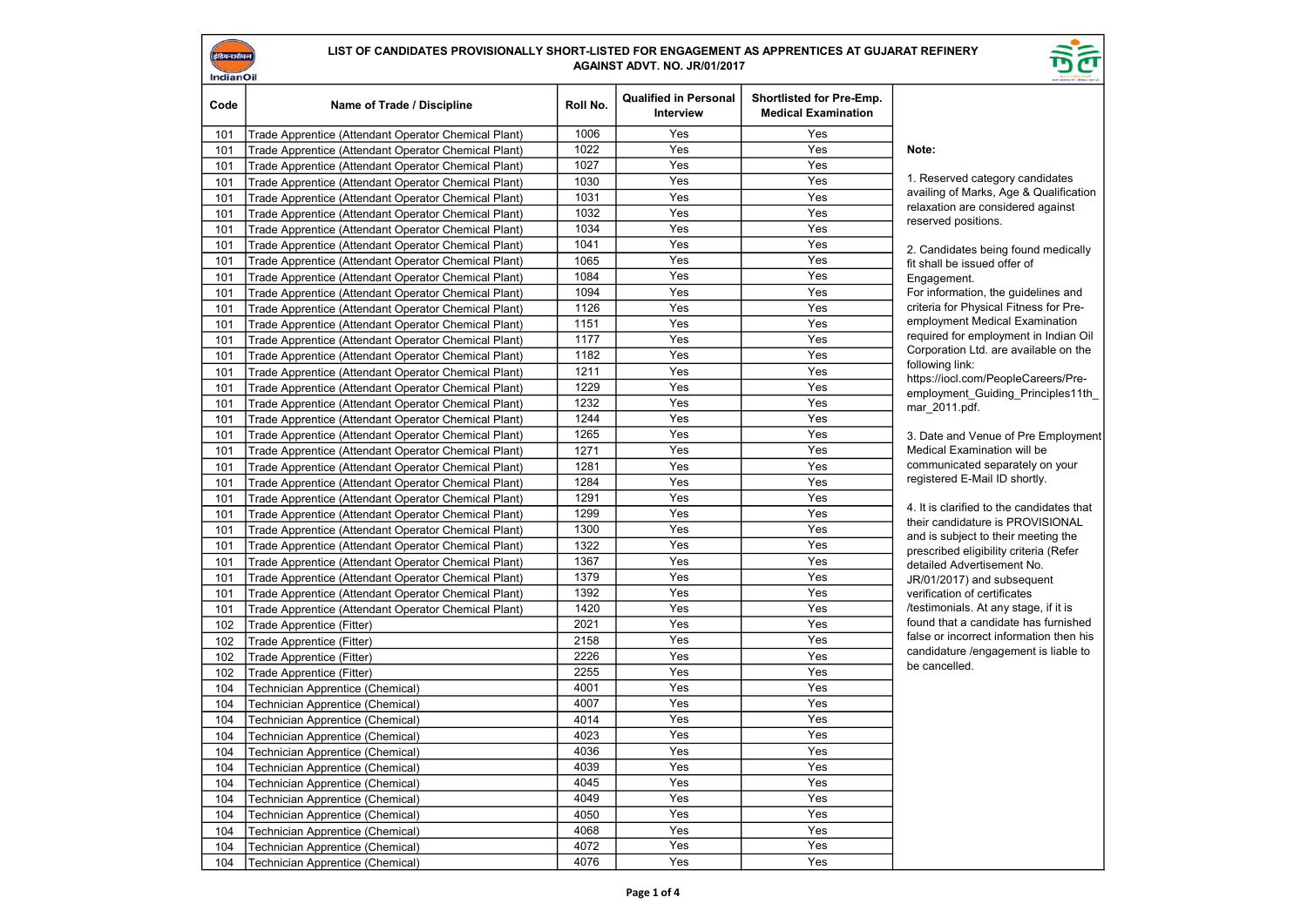### LIST OF CANDIDATES PROVISIONALLY SHORT-LISTED FOR ENGAGEMENT AS APPRENTICES AT GUJARAT REFINERY AGAINST ADVT. NO. JR/01/2017

(इंडियन3ॉर IndianOil



| Code | Name of Trade / Discipline       | Roll No. | <b>Qualified in Personal</b><br>Interview | Shortlisted for Pre-Emp.<br><b>Medical Examination</b> |                                                                      |
|------|----------------------------------|----------|-------------------------------------------|--------------------------------------------------------|----------------------------------------------------------------------|
| 104  | Technician Apprentice (Chemical) | 4077     | Yes                                       | Yes                                                    | Note:                                                                |
| 104  | Technician Apprentice (Chemical) | 4078     | Yes                                       | Yes                                                    |                                                                      |
| 104  | Technician Apprentice (Chemical) | 4083     | Yes                                       | Yes                                                    | 1. Reserved category candidates                                      |
| 104  | Technician Apprentice (Chemical) | 4087     | Yes                                       | Yes                                                    | availing of Marks, Age & Qualification                               |
| 104  | Technician Apprentice (Chemical) | 4088     | Yes                                       | Yes                                                    | relaxation are considered against                                    |
| 104  | Technician Apprentice (Chemical) | 4098     | Yes                                       | Yes                                                    | reserved positions.                                                  |
| 104  | Technician Apprentice (Chemical) | 4101     | Yes                                       | Yes                                                    | 2. Candidates being found medically                                  |
| 104  | Technician Apprentice (Chemical) | 4105     | Yes                                       | Yes                                                    | fit shall be issued offer of                                         |
| 104  | Technician Apprentice (Chemical) | 4117     | Yes                                       | Yes                                                    | Engagement.                                                          |
| 104  | Technician Apprentice (Chemical) | 4124     | Yes                                       | Yes                                                    | For information, the guidelines and                                  |
| 104  | Technician Apprentice (Chemical) | 4134     | Yes                                       | Yes                                                    | criteria for Physical Fitness for Pre-                               |
| 104  | Technician Apprentice (Chemical) | 4136     | Yes                                       | Yes                                                    | employment Medical Examination                                       |
| 104  | Technician Apprentice (Chemical) | 4148     | Yes                                       | Yes                                                    | required for employment in Indian Oil                                |
| 104  | Technician Apprentice (Chemical) | 4153     | Yes                                       | Yes                                                    | Corporation Ltd. are available on the                                |
| 104  | Technician Apprentice (Chemical) | 4163     | Yes                                       | Yes                                                    | following link:                                                      |
| 104  | Technician Apprentice (Chemical) | 4166     | Yes                                       | Yes                                                    | https://iocl.com/PeopleCareers/Pre-                                  |
| 104  | Technician Apprentice (Chemical) | 4168     | Yes                                       | Yes                                                    | employment_Guiding_Principles11th_<br>mar 2011.pdf.                  |
| 104  | Technician Apprentice (Chemical) | 4173     | Yes                                       | Yes                                                    |                                                                      |
| 104  | Technician Apprentice (Chemical) | 4175     | Yes                                       | Yes                                                    | 3. Date and Venue of Pre Employment                                  |
| 104  | Technician Apprentice (Chemical) | 4177     | Yes                                       | Yes                                                    | Medical Examination will be                                          |
| 104  | Technician Apprentice (Chemical) | 4184     | Yes                                       | Yes                                                    | communicated separately on your                                      |
| 104  | Technician Apprentice (Chemical) | 4185     | Yes                                       | Yes                                                    | registered E-Mail ID shortly.                                        |
| 104  | Technician Apprentice (Chemical) | 4188     | Yes                                       | Yes                                                    |                                                                      |
| 104  | Technician Apprentice (Chemical) | 4192     | Yes                                       | Yes                                                    | 4. It is clarified to the candidates that                            |
| 104  | Technician Apprentice (Chemical) | 4194     | Yes                                       | Yes                                                    | their candidature is PROVISIONAL                                     |
| 104  | Technician Apprentice (Chemical) | 4195     | Yes                                       | Yes                                                    | and is subject to their meeting the                                  |
| 104  | Technician Apprentice (Chemical) | 4215     | Yes                                       | Yes                                                    | prescribed eligibility criteria (Refer<br>detailed Advertisement No. |
| 104  | Technician Apprentice (Chemical) | 4227     | Yes                                       | Yes                                                    | JR/01/2017) and subsequent                                           |
| 104  | Technician Apprentice (Chemical) | 4229     | Yes                                       | Yes                                                    | verification of certificates                                         |
| 104  | Technician Apprentice (Chemical) | 4250     | Yes                                       | Yes                                                    | /testimonials. At any stage, if it is                                |
| 104  | Technician Apprentice (Chemical) | 4261     | Yes                                       | Yes                                                    | found that a candidate has furnished                                 |
| 104  | Technician Apprentice (Chemical) | 4267     | Yes                                       | Yes                                                    | false or incorrect information then his                              |
| 104  | Technician Apprentice (Chemical) | 4279     | Yes                                       | Yes                                                    | candidature /engagement is liable to                                 |
| 104  | Technician Apprentice (Chemical) | 4282     | Yes                                       | Yes                                                    | be cancelled.                                                        |
| 104  | Technician Apprentice (Chemical) | 4283     | Yes                                       | Yes                                                    |                                                                      |
| 104  | Technician Apprentice (Chemical) | 4286     | Yes                                       | Yes                                                    |                                                                      |
| 104  | Technician Apprentice (Chemical) | 4323     | Yes                                       | Yes                                                    |                                                                      |
| 104  | Technician Apprentice (Chemical) | 4339     | Yes                                       | Yes                                                    |                                                                      |
| 104  | Technician Apprentice (Chemical) | 4361     | Yes                                       | Yes                                                    |                                                                      |
| 104  | Technician Apprentice (Chemical) | 4372     | Yes                                       | Yes                                                    |                                                                      |
| 104  | Technician Apprentice (Chemical) | 4392     | Yes                                       | Yes                                                    |                                                                      |
| 104  | Technician Apprentice (Chemical) | 4394     | Yes                                       | Yes                                                    |                                                                      |
| 104  | Technician Apprentice (Chemical) | 4397     | Yes                                       | Yes                                                    |                                                                      |
| 104  | Technician Apprentice (Chemical) | 4402     | Yes                                       | Yes                                                    |                                                                      |
| 104  | Technician Apprentice (Chemical) | 4409     | Yes                                       | Yes                                                    |                                                                      |
| 104  | Technician Apprentice (Chemical) | 4411     | Yes                                       | Yes                                                    |                                                                      |
| 104  | Technician Apprentice (Chemical) | 4430     | Yes                                       | Yes                                                    |                                                                      |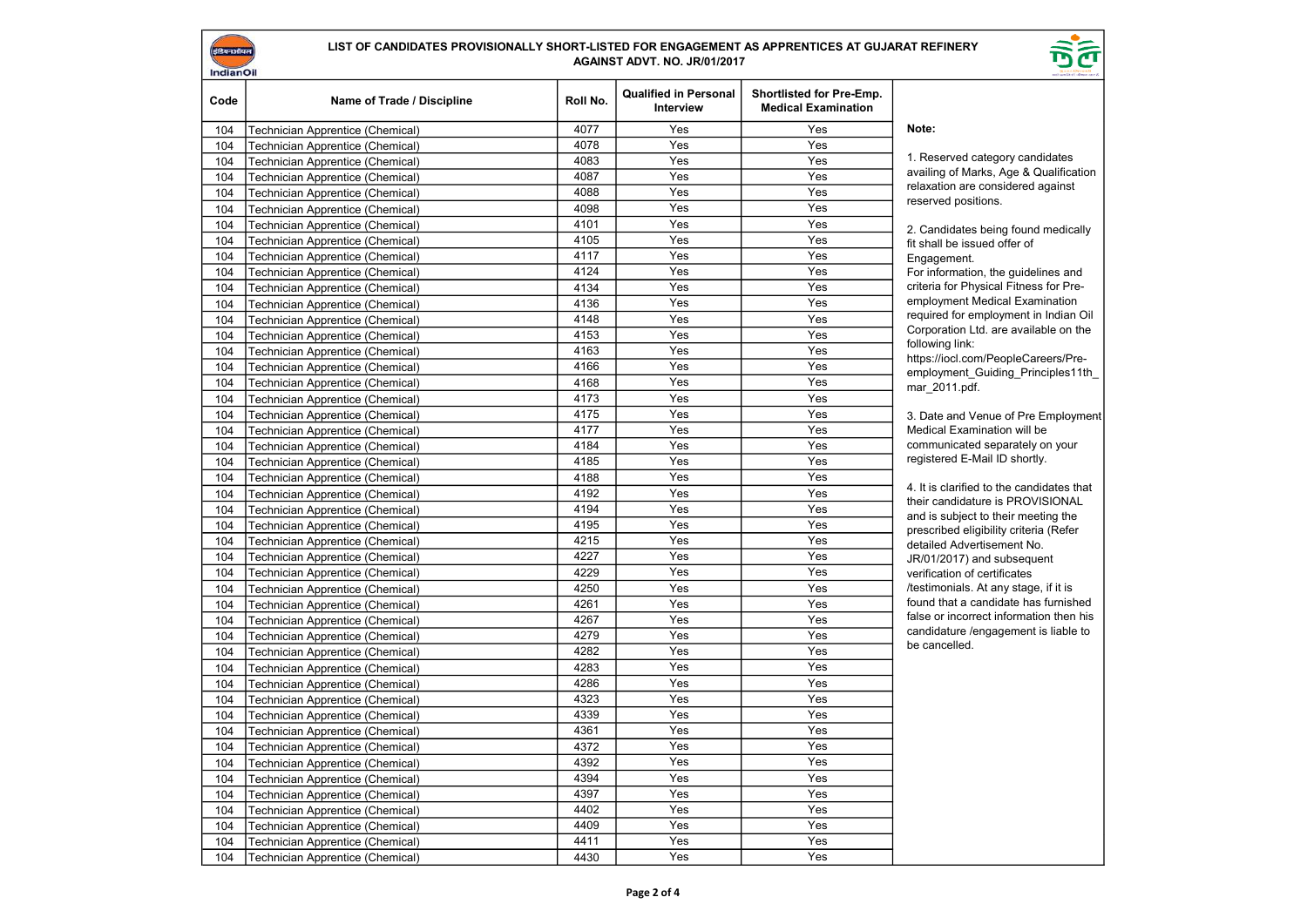### LIST OF CANDIDATES PROVISIONALLY SHORT-LISTED FOR ENGAGEMENT AS APPRENTICES AT GUJARAT REFINERY AGAINST ADVT. NO. JR/01/2017

(इंडियन3ॉर IndianOil



| Code | Name of Trade / Discipline         | Roll No. | <b>Qualified in Personal</b><br>Interview | <b>Shortlisted for Pre-Emp.</b><br><b>Medical Examination</b> |                                                                               |
|------|------------------------------------|----------|-------------------------------------------|---------------------------------------------------------------|-------------------------------------------------------------------------------|
| 105  | Technician Apprentice (Mechanical) | 8004     | Yes                                       | Yes                                                           | Note:                                                                         |
| 105  | Technician Apprentice (Mechanical) | 8015     | Yes                                       | Yes                                                           |                                                                               |
| 105  | Technician Apprentice (Mechanical) | 8026     | Yes                                       | Yes                                                           | 1. Reserved category candidates                                               |
| 105  | Technician Apprentice (Mechanical) | 8067     | Yes                                       | Yes                                                           | availing of Marks, Age & Qualification                                        |
| 105  | Technician Apprentice (Mechanical) | 8086     | Yes                                       | Yes                                                           | relaxation are considered against<br>reserved positions.                      |
| 105  | Technician Apprentice (Mechanical) | 8090     | Yes                                       | Yes                                                           |                                                                               |
| 105  | Technician Apprentice (Mechanical) | 8196     | Yes                                       | Yes                                                           | 2. Candidates being found medically                                           |
| 105  | Technician Apprentice (Mechanical) | 8197     | Yes                                       | Yes                                                           | fit shall be issued offer of                                                  |
| 105  | Technician Apprentice (Mechanical) | 8200     | Yes                                       | Yes                                                           | Engagement.                                                                   |
| 105  | Technician Apprentice (Mechanical) | 8215     | Yes                                       | Yes                                                           | For information, the guidelines and                                           |
| 105  | Technician Apprentice (Mechanical) | 8231     | Yes                                       | Yes                                                           | criteria for Physical Fitness for Pre-                                        |
| 105  | Technician Apprentice (Mechanical) | 8246     | Yes                                       | Yes                                                           | employment Medical Examination                                                |
| 105  | Technician Apprentice (Mechanical) | 8254     | Yes                                       | Yes                                                           | required for employment in Indian Oil                                         |
| 105  | Technician Apprentice (Mechanical) | 8256     | Yes                                       | Yes                                                           | Corporation Ltd. are available on the                                         |
| 105  | Technician Apprentice (Mechanical) | 8262     | Yes                                       | Yes                                                           | following link:                                                               |
| 105  | Technician Apprentice (Mechanical) | 8274     | Yes                                       | Yes                                                           | https://iocl.com/PeopleCareers/Pre-<br>employment Guiding Principles11th      |
| 105  | Technician Apprentice (Mechanical) | 8293     | Yes                                       | Yes                                                           | mar_2011.pdf.                                                                 |
| 105  | Technician Apprentice (Mechanical) | 8333     | Yes                                       | Yes                                                           |                                                                               |
| 105  | Technician Apprentice (Mechanical) | 8394     | Yes                                       | Yes                                                           | 3. Date and Venue of Pre Employment                                           |
| 105  | Technician Apprentice (Mechanical) | 8420     | Yes                                       | Yes                                                           | Medical Examination will be                                                   |
| 105  | Technician Apprentice (Mechanical) | 8439     | $\overline{Y}$ es                         | Yes                                                           | communicated separately on your                                               |
| 105  | Technician Apprentice (Mechanical) | 8464     | Yes                                       | Yes                                                           | registered E-Mail ID shortly.                                                 |
| 105  | Technician Apprentice (Mechanical) | 8523     | Yes                                       | Yes                                                           |                                                                               |
| 105  | Technician Apprentice (Mechanical) | 8547     | $\overline{Y}$ es                         | Yes                                                           | 4. It is clarified to the candidates that                                     |
| 105  | Technician Apprentice (Mechanical) | 8593     | Yes                                       | Yes                                                           | their candidature is PROVISIONAL                                              |
| 105  | Technician Apprentice (Mechanical) | 8608     | Yes                                       | Yes                                                           | and is subject to their meeting the<br>prescribed eligibility criteria (Refer |
| 105  | Technician Apprentice (Mechanical) | 8619     | Yes                                       | Yes                                                           | detailed Advertisement No.                                                    |
| 105  | Technician Apprentice (Mechanical) | 8703     | Yes                                       | Yes                                                           | JR/01/2017) and subsequent                                                    |
| 105  | Technician Apprentice (Mechanical) | 8735     | Yes                                       | Yes                                                           | verification of certificates                                                  |
| 105  | Technician Apprentice (Mechanical) | 8835     | Yes                                       | Yes                                                           | /testimonials. At any stage, if it is                                         |
| 105  | Technician Apprentice (Mechanical) | 8892     | Yes                                       | Yes                                                           | found that a candidate has furnished                                          |
| 105  | Technician Apprentice (Mechanical) | 8975     | Yes                                       | Yes                                                           | false or incorrect information then his                                       |
| 105  | Technician Apprentice (Mechanical) | 9006     | Yes                                       | Yes                                                           | candidature /engagement is liable to                                          |
| 105  | Technician Apprentice (Mechanical) | 9027     | Yes                                       | Yes                                                           | be cancelled.                                                                 |
| 106  | Technician Apprentice (Electrical) | 6013     | Yes                                       | Yes                                                           |                                                                               |
| 106  | Technician Apprentice (Electrical) | 6014     | Yes                                       | Yes                                                           |                                                                               |
| 106  | Technician Apprentice (Electrical) | 6019     | Yes                                       | Yes                                                           |                                                                               |
| 106  | Technician Apprentice (Electrical) | 6020     | Yes                                       | Yes                                                           |                                                                               |
| 106  | Technician Apprentice (Electrical) | 6035     | Yes                                       | Yes                                                           |                                                                               |
| 106  | Technician Apprentice (Electrical) | 6101     | Yes                                       | Yes                                                           |                                                                               |
| 106  | Technician Apprentice (Electrical) | 6120     | Yes                                       | Yes                                                           |                                                                               |
| 106  | Technician Apprentice (Electrical) | 6124     | Yes                                       | Yes                                                           |                                                                               |
| 106  | Technician Apprentice (Electrical) | 6166     | Yes                                       | Yes                                                           |                                                                               |
| 106  | Technician Apprentice (Electrical) | 6194     | Yes                                       | Yes                                                           |                                                                               |
| 106  | Technician Apprentice (Electrical) | 6211     | Yes                                       | Yes                                                           |                                                                               |
| 106  | Technician Apprentice (Electrical) | 6229     | Yes                                       | Yes                                                           |                                                                               |
| 106  | Technician Apprentice (Electrical) | 6232     | Yes                                       | Yes                                                           |                                                                               |